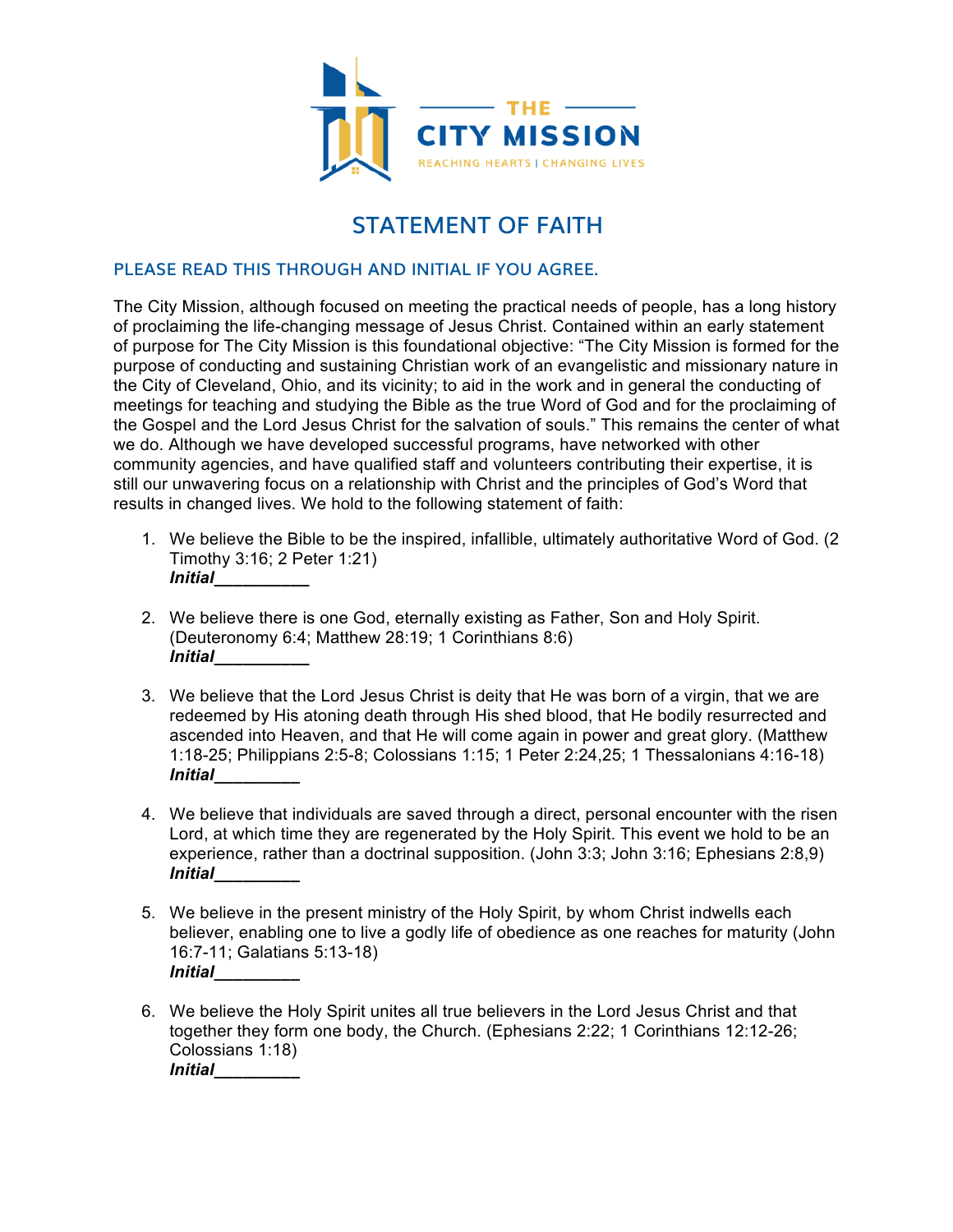#### **ADDENDUM**

Organizational Positions in Addition to The City Mission Statement of Faith (2006) The City Mission has historically been identified with evangelical, fundamental, and conservative theological positions. We do recognize, however, that we serve and minister with others whose traditions may differ on these positions. The City Mission maintains that there is one baptism of the Holy Spirit that occurs at the time of salvation, placing the believer into the body of Christ. The City Mission also distinguishes between spiritual gifts distributed to believers to equip them for ministry and the "sign gifts" which are understood to have been manifestations of the Holy Spirit to authenticate the messenger and the gospel message during the foundational period of the church. Therefore, The City Mission holds that "sign gifts" are not normative for the church today, and The City Mission also does not endorse prosperity or deliverance teachings. While these positions are not and must not be a test of fellowship with those whose traditions differ, members of this community will not practice or propagate practices at variance with The City Mission's positions while ministering to City Mission clients.

*Initial\_\_\_\_\_\_\_\_\_*

The Firm Foundation themes are what we teach our clients here at The City Mission. Although you do not need to initial these, we think it is important for you to know.

### **FIRM FOUNDATION THEMES:**

- 1. God is supreme and sovereign.
- 2. God communicates with man.
- 3. God is everywhere, all of the time. God knows everything.
- 4. God is all-powerful.
- 5. God is holy and righteous. He demands death as the payment for sin.
- 6. God is loving, merciful and gracious.
- 7. God is faithful and does not change.
- 8. Man is a sinner under the death penalty. He needs God and is helpless to save himself.
- 9. Man can come to God only according to God's will and plan.
- 10. Man must have faith in order to please God and be saved.
- 11. Satan fights against God and His will. He is a liar and a deceiver. He hates man.
- 12. Jesus Christ is God.
- 13. Jesus Christ is man.
- 14. Jesus Christ is holy and righteous.
- 15. Jesus Christ is the only Savior.